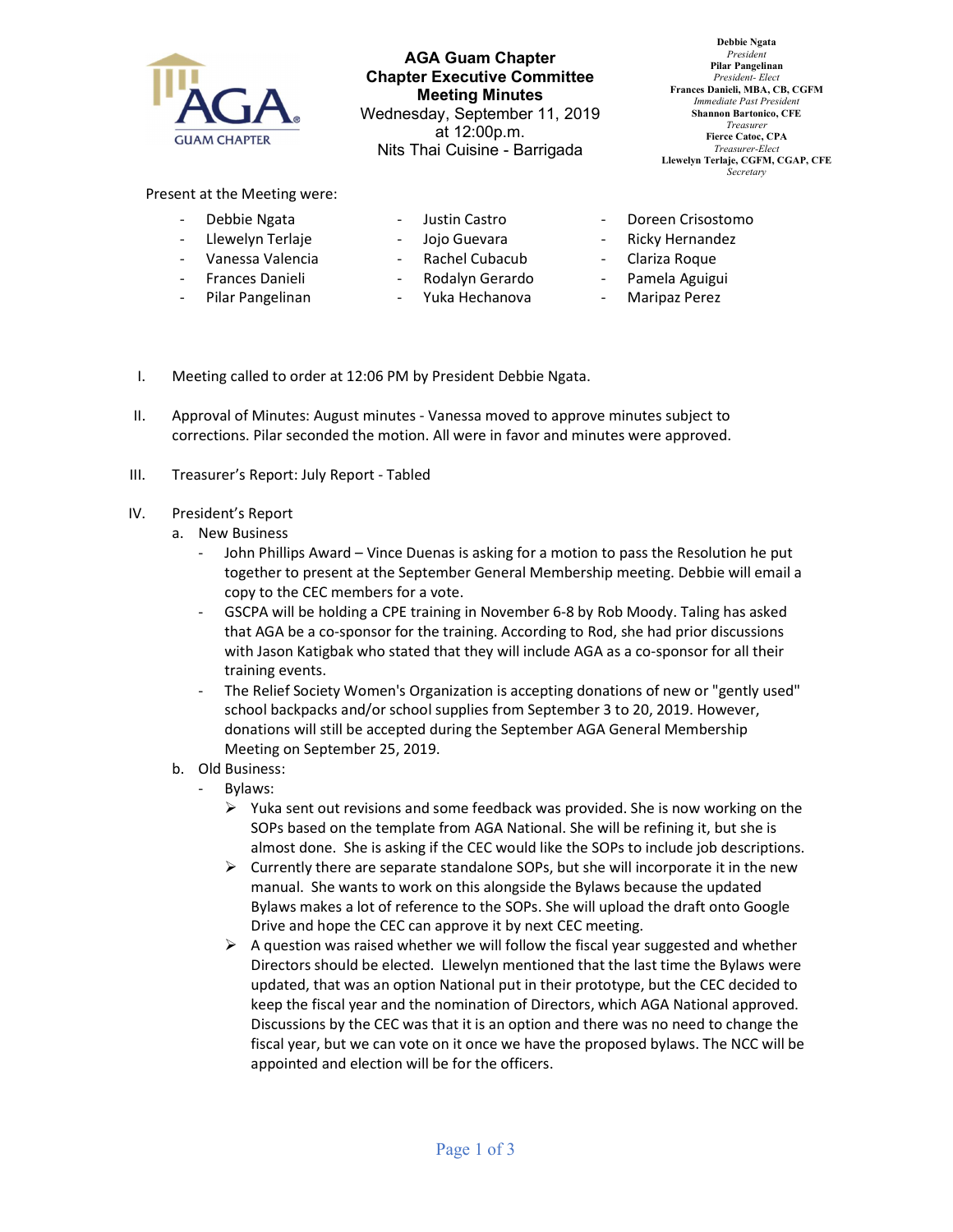

AGA Guam Chapter Chapter Executive Committee Meeting Minutes Wednesday, September 11, 2019 at 12:00p.m. Nits Thai Cuisine - Barrigada

- $\triangleright$  Yuka requested for CEC's goal on passing the Bylaws, which should be approved by CEC a month prior to the membership approval at the General Membership meeting. Debbie stated we should aim for discussion in October and vote in November. Then we can send to membership for approval at the December or January General Membership meeting.
- $\triangleright$  Yuka would like to keep the financial SOP separate and will make a reference to this SOP because of the volume of the information, but the goal is to consolidate all the standalone SOPs we currently have.
- SOP 3 CGFM Certification Programs: Scholarships and Study Guides
	- $\triangleright$  Paz had emailed the draft to the CEC. As a recap, the main change is that it now includes the online study guide reimbursement for \$50 per part for six months.
	- $\triangleright$  On Saturday, Paz met with those interested or actively pursuing the CGFM exam. The group prefers meeting once a month. The deliverable for next meeting is to put a timeline together to include when they want to complete the exam and to find out whether they applied or register.
	- $\triangleright$  CGFM Review Course there is interest and inquiry as to whether we can offer the CGFM Review Course. Paz would do a little more research.
- SOP 10 Annual PDC Raffle
	- $\triangleright$  The goal is to increase the community service requirement to two. Before the raffle, you need to be a member for 8 out of the 10 meetings. A suggestion was made that Grace will verify the attendance listing to note who are members and non-members.
- Membership Recruitment Incentive Policy:
	- First raffle is for members who attend 8 out of 10 meetings and participate in two community service events. This is the current Annual PDT raffle we have, which will this year will have two winners. Then another raffle will be for the membership recruitment raffle, which is a separate pool.
	- $\triangleright$  Debbie asked that an emphasis will be made for the community service requirement.
	- $\triangleright$  A suggestion was also made to clarify the definition of a "new member", which means that the person did not have a membership number before. Therefore, it will not count if someone did not renew their membership for a few years and then you recruit them to come back and sign-up again.
	- $\triangleright$  Ricky also suggested that since the policy is not indicating that this is a pilot program, the caveat "subject to availability of funds" or "subject to CEC approval" should be included.
	- $\triangleright$  Clariza suggested to also change references to "this program year" to "each program year."
	- $\triangleright$  A motion was made by Pilar to approve the policy subject to the above changes and was seconded by Jojo. All were in favor and motion was approved.
- V. Committee Reports:
	- a. Program The next speaker will be Lilian Perez-Posadas for the September General Membership meeting and one CPE will be offered. Also, the John Phillips Award Proclamation will be done after the Guest Speaker presentation. Vince may be a co-director for the committee, but this needs to be confirmed. For consideration for future meetings, a suggestion was made to consider the discussion of GovGuam Health Insurance.